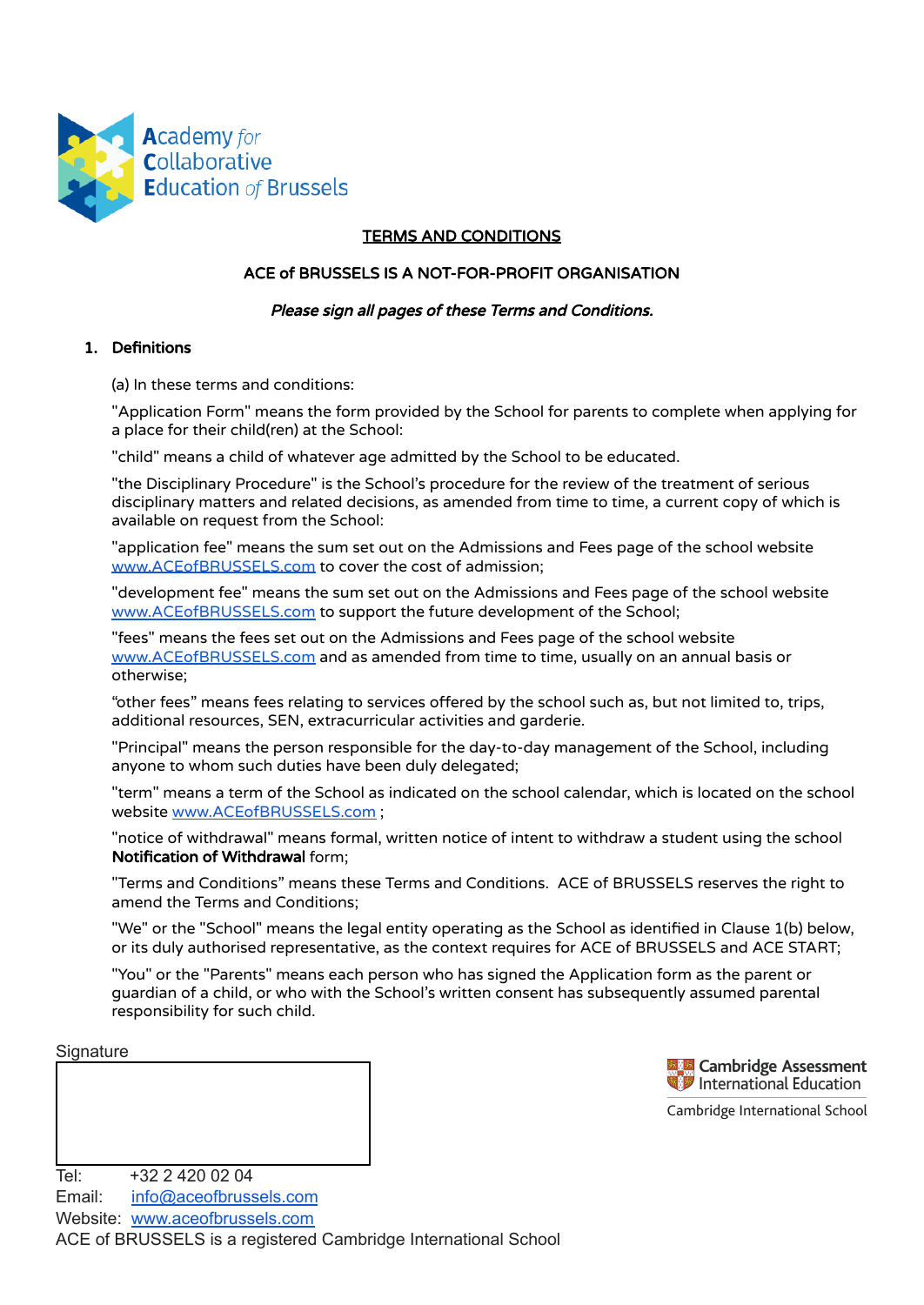

(b) The "School" means ACE of BRUSSELS including ACE START, Juniors, Seniors and Rising.

(c) The Application Form, the Admissions and Fees page of the school website [www.ACEofBRUSSELS.com](http://www.aceofbrussels.com/#!admissions-and-fees/c1ylq) , the Parent Handbook, the Disciplinary Procedure and these Terms and Conditions constitute the terms of a school fees contract between you and the School. It is not intended that the terms of the contract shall be enforceable or disputable by your child or by another third party.

# 2. Application, Acceptance and Deposit

(a) Application Process

The enrolment of a new student will only be taken into consideration and processed by ACE of BRUSSELS upon receipt of a completed application form, any requested documentation, and the application fee. The application fee covers the cost of processing the admission. It does not secure a place for your child at the School. The application fee is non refundable. The ACE of BRUSSELS academic year runs from 1 September to 31 August and this determines in which class your child will be, should a place be offered. If we are unable to offer your child a place we will notify you in writing and your application fee will be refunded.

(b)The School has no obligation to admit a student who applies for a place and is not obliged to justify its decision not to admit a student.

(c) Acceptance of a Place

An offer of a place for your child at the School is valid for 28 days. Upon acceptance of the offer by email, payment of the fees in full, is due within 30 days of receipt of the invoice.

(d) Enrolment

Upon the school's registration of the enrolment of the student (and annual re-enrolment thereafter), the parent (jointly with the corporate sponsor where applicable) agrees to pay the invoiced school fees in accordance with these general conditions and the applicable fee tariff, as published on the school website. Withdrawal from the School within 14 days of accepting a place at the School will not incur a fee. After 14 days, notification is required using the school Notification of Withdrawal form and parents will be liable for a year's fees, less 25% as long as the Notification of Withdrawal is received

### **Signature**



Cambridge International School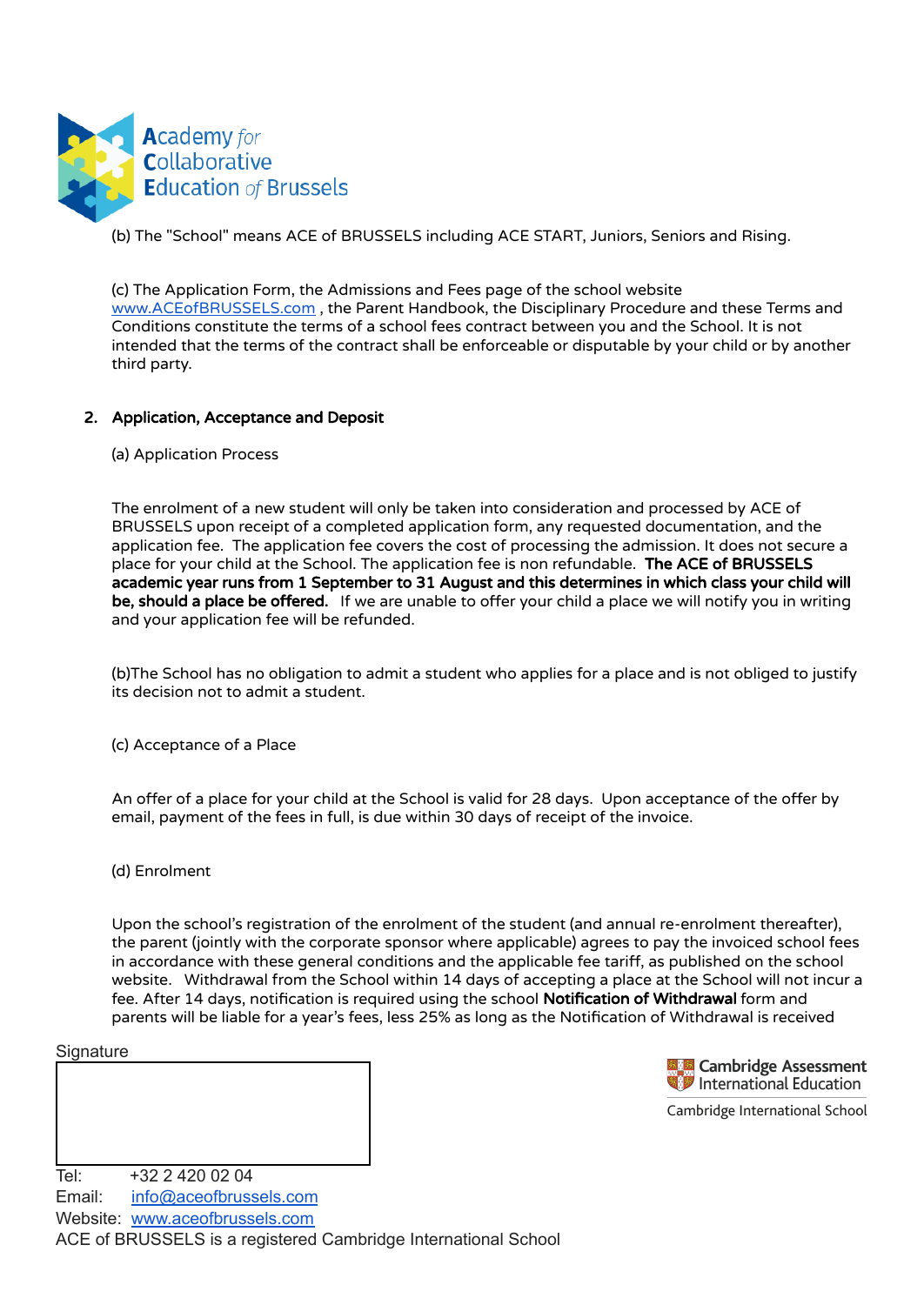

before 31 October..

(e) Students who were enrolled for the previous School year are enrolled automatically, for the next complete School year with all consequences related thereto and all fees shall be payable. In case the School, the student or the parents decide not to enrol the student for the next School year, the school Notification of Withdrawal form has to be sent to ACE of BRUSSELS not later than 15 April of the preceding School Year. Such a decision by the School, the student or the parents will not give rise to any damages whatsoever.

### 3. School Fees

(a) School fees cover the cost of in school tuition only. Any additional tutors for subjects not covered in school incur an additional fee. Additional educational materials, such as, but not limited to, PE kit, examination fees and electronic devices, shall be supplied by the parents. Trips and visits shall be deemed to be supplemental to items met by the fees and charged to the parents. In particular, all public examination charges and any additional charges incurred by the School in providing for the special educational needs of your child shall be charged as supplemental to the fees.

(b) Any optional extras, such as private music lessons or catering, will incur an additional charge.

(c) Each person who has signed the application form for a place is liable for the entirety of the fees due and any supplemental charges. The persons who have signed the Application Form remain liable to the School for the whole of the fees and supplemental charges due unless the School has agreed in writing to look exclusively to any other person for payment of the fees or charges or any part of them.

(d) Each invoice for fees must be paid in full on or before 30 days of the date indicated on the invoice and by our preferred payment method. The school does not accept credit cards.

Fees must be paid online or by electronic transfer to the School's bank account. Any bank charges incurred will be paid by the payee.

Supplemental charges will be invoiced separately and must be paid by electronic transfer to the School's bank account.

(e) THE SCHOOL FEES CONTRACT IS AUTOMATICALLY RENEWED ON 12:01 15 April FOR THE NEXT SCHOOL YEAR. IF THE STUDENT IS TO BE WITHDRAWN AT THE END OF THE CURRENT SCHOOL YEAR, THE SCHOOL MUST RECEIVE THE SCHOOL'S Notification of Withdrawal FORM NO LATER THAN 12:01 15 April. In the absence of receiving the school's Notification of Withdrawal form the contract shall be renewed for another complete school year and the fees shall be payable. Invoices will

### **Signature**

**Example 2** Cambridge Assessment<br>**B** International Education

Cambridge International School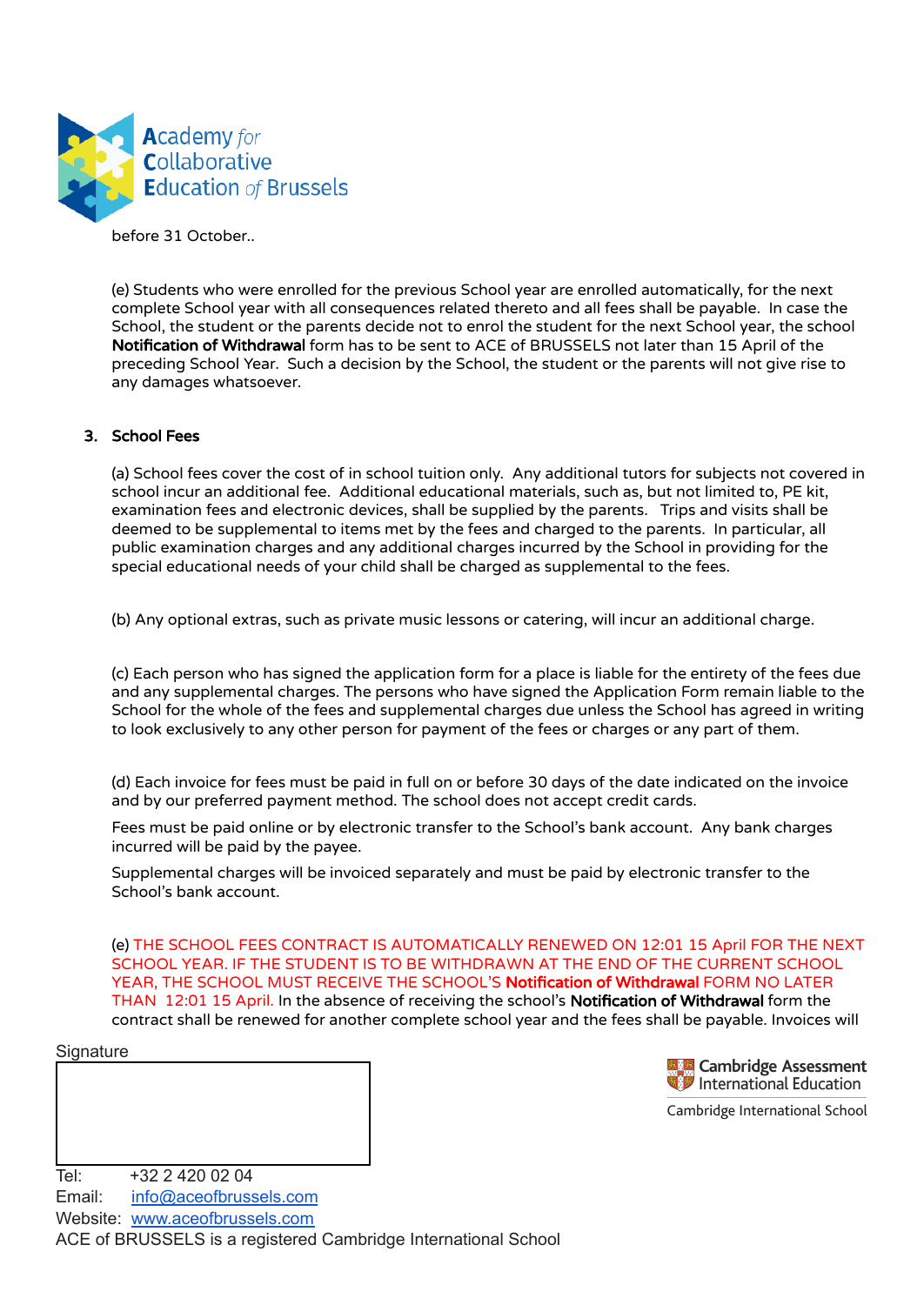

be issued on 1 May or immediately after that date. Payment is due in full 30 days after the date of the invoice.

Formal notice, using the school's Notification of Withdrawal form, must be submitted to ACE of BRUSSELS and signed by the Principal for any student that leaves ACE of BRUSSELS during the school year. If Notification of Withdrawal is received on or before 31 October that the student will be leaving school on or before 31 January then 25% of the fees will be reimbursed. No refund will be due if Notification of Withdrawal is received after 31 October even if the child leaves before 31 January. If the student leaves on 1 February or later, the parents will not receive any reimbursement of fees. If fees are paid by an agreed payment plan and the student leaves on or before 31 January then parents are still liable for 75% of the annual fee.

| <b>For Students who</b><br>leave ACE | <b>Fees Refunded</b>                                                          |
|--------------------------------------|-------------------------------------------------------------------------------|
| 1 September - 31 January             | 25% of full year fees if Notification of Withdrawal received by<br>31 October |
| After 31 January                     | 0%                                                                            |

(f) We reserve the right to refuse to allow your child to attend the School and we will withhold any references or school reports while fees or supplemental charges remain unpaid and overdue. Defaulted or late payments will automatically result in interest of 2% per month of the unpaid balance without any written notice from the school. A fixed indemnity of 125 EUR for administration costs will be applied for each unpaid invoice. Any other school or educational establishment to which you propose to send your child will be informed of any outstanding fees.

(g) The fees will be reviewed from time to time and may be increased by such amount, as the School considers reasonable. We shall endeavour to give at least a term's notice of any increase in the fees but are not obliged to do so.

(h) Fees and any prepaid supplemental charges, such as but not limited to clubs or speech therapy, will not be reduced or refunded as a result of absence due to illness or otherwise. With advance notification we will try to reschedule if possible.

(i) Upon request of the parents, the school accepts to send the invoice for Fees and/or Other Fees due to the school to a third party, such as the employer of one of the parents. Notwithstanding any payment arrangements between the parents and third parties, the parents remain jointly and severally

### **Signature**



Cambridge International School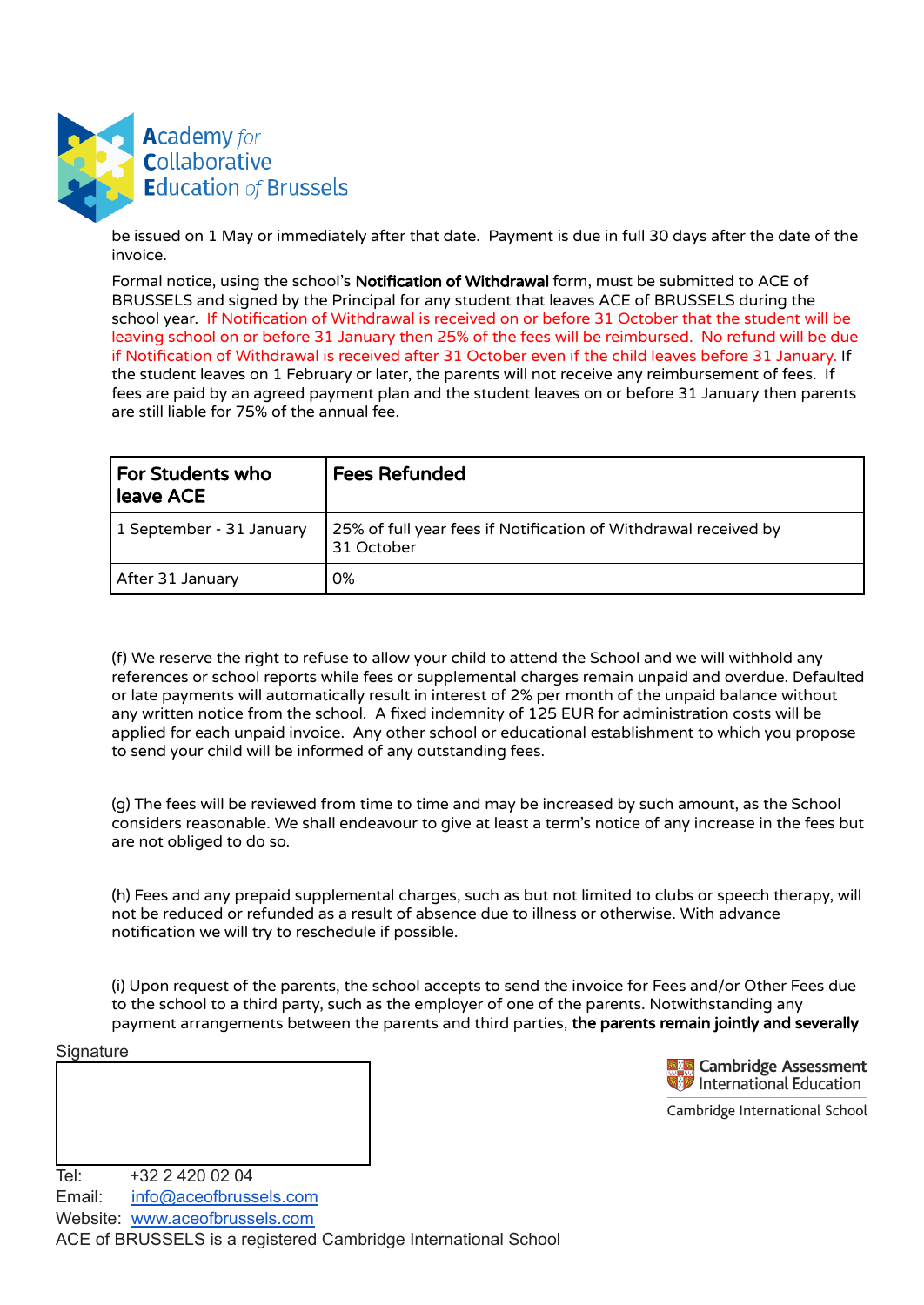

liable for the full payment of all invoices. All charges incurred, including late fees, by ACE of Brussels as a result of student application, student fees and student expenses must be covered by the parents.

(j) The amount of the Other Fees and the enrolment procedure for these additional services are available upon request. The enrolment procedures and the amount of the Other Fees are hereby accepted by the student/the parents.

(k) The school has the right to terminate the contract with immediate effect, without any recourse to the courts and without any damages whatsoever to the student/the parents, if the student/the parents fail to pay the Tuition Fees or Other Fees, provided that no payment was made within one month after a written notice was sent by the school to the student/the parents. The termination of the contract will result in the immediate exclusion of the student from the school.

(l) Final report cards will not be released until all fees owed to the school have been paid.

(m) External examination fees for both private and ACE students are paid by a separate invoice. In the event of cancellation, candidates will be charged according to the fee schedule. There will be no refund for partial subject entry withdrawals. The subject examination fee is non transferable from one exam session to another. Cambridge International Examinations does not refund examination fees unless medical evidence is submitted and approved by CIE.

(n) ACE START part-time and full time pupils are signed up for set sessions or days. These recurring set sessions or days are permanently booked for the duration of the contract. If you wish to reduce or change (but not increase) the booked sessions or days then a term's notice is required. If your child does not attend the set sessions, for example but not exclusively due to illness or family holiday, the set sessions are non-transferable and are not eligible for a refund or rescheduling. Permanent additional sessions or ad hoc additional sessions may be booked only if there is availability and this can be checked by contacting info@aceofbrussels.com. Extra sessions booked must be paid for in advance. Permanent additional sessions or ad hoc additional sessions if booked and paid for but not taken, for example but not exclusively due to illness or family holiday, are non-transferable and are not eligible for a refund or rescheduling.

### Notice Requirements

(a) lf you wish to withdraw your child from ACE of BRUSSELS, then the School must receive the

**Signature** 

**Cambridge Assessment** International Education

Cambridge International School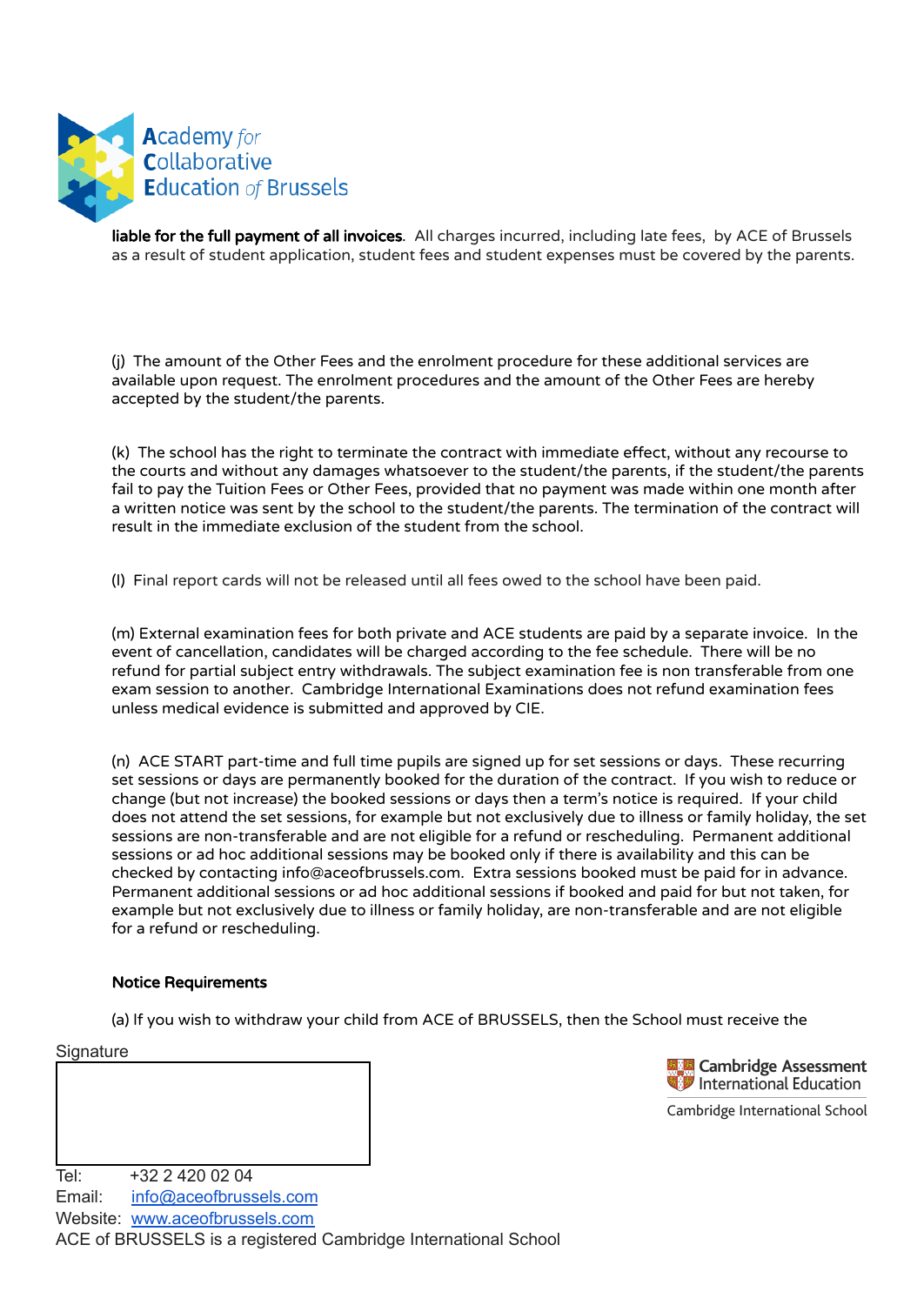

school's Notification of Withdrawal form. In cases where the required notice is not given, the appropriate fees will become due and owing to the School.

In case the School or the student/the parents decide not to enroll for the next School year, the School's Notification of Withdrawal form has to be received by ACE of BRUSSELS not later than 15 April of the preceding School Year. Such a decision by the School or the student/the parents will not give rise to any damages whatsoever.

(ii) If you withdraw your child from an activity or your child ceases to participate in an activity part-way through a term, you will still be liable for the fees. You will not be reimbursed for any fees already paid.

### School Rules

(a) It is a condition of remaining at ACE of BRUSSELS that your child complies with the School rules and customs as amended from time to time. In particular, you undertake to ensure that your child attends School daily and punctually and that your child conforms to such rules of appearance, dress and behaviour as shall be issued by the School from time to time.

(b) The Principal may require your child to submit to testing for drugs in accordance with suitably approved procedures.

(c) The School reserves the right to monitor your child's email communication and internet use for security purposes.

### Disciplinary Procedures

(a) The Principal may, at his or her discretion, require you to remove your child from the School for a fixed period of time or permanently. This will happen if the Principal considers that your child's attendance, progress or behaviour (including behaviour outside School) is seriously unsatisfactory. In addition, the Principal may also remove or exclude your child if the School's best interests or those of your child or other children are affected, or the School is brought into disrepute.

(b) The Principal may at his or her discretion require you to remove or may exclude for a fixed period of time or permanently, your child if his/her behaviour is, in the opinion of the Principal, unreasonable and affects, or is likely to affect, adversely the the well-being of School staff.

**Signature** 



Cambridge International School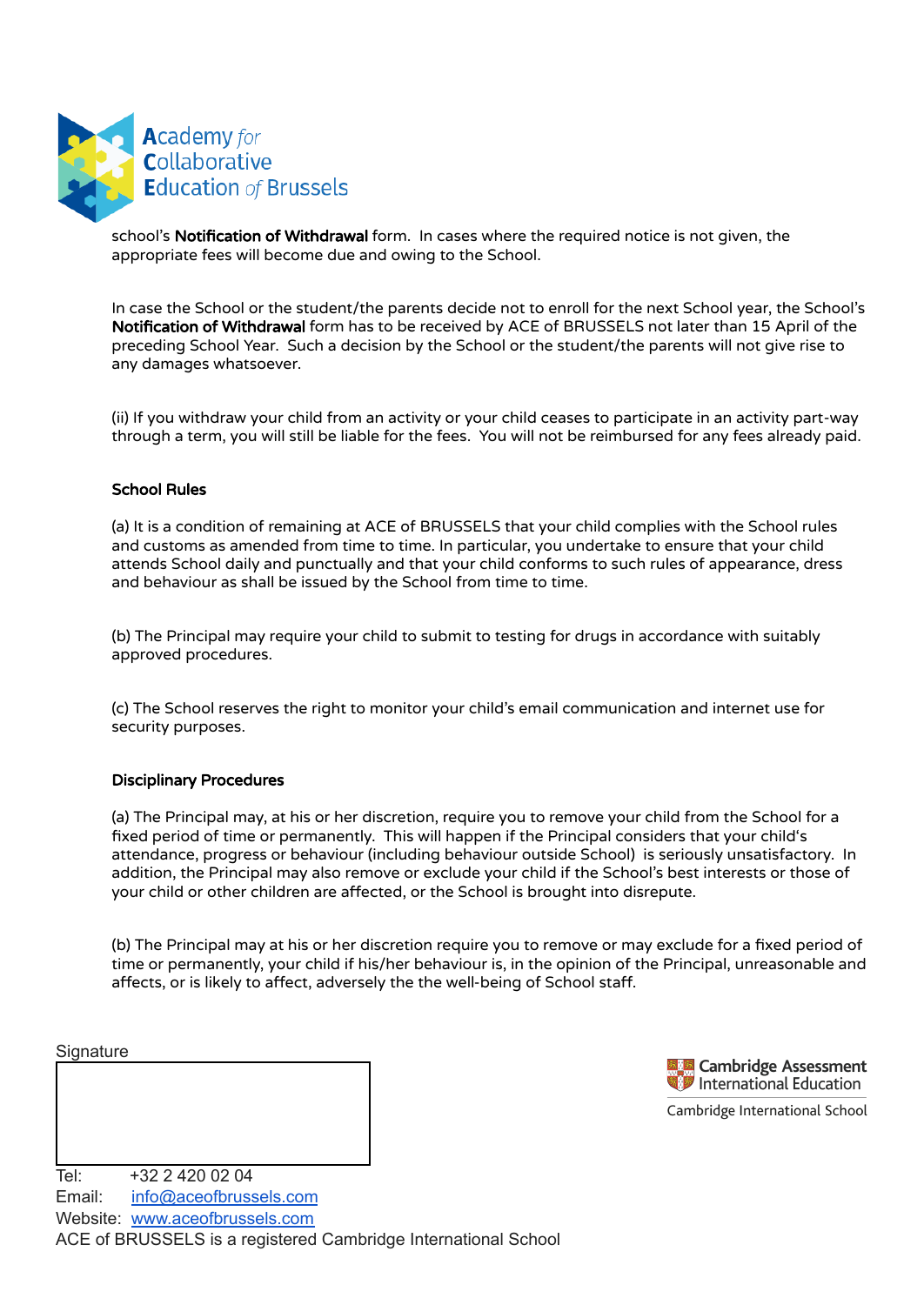

(c) Should the Principal exercise his or her right under sub-clauses 6(a) or 6(b) above, you will not be entitled to any refund or remission of fees or supplemental charges paid or due.

(d) The Student Code of Conduct sets out examples of offences likely to be punishable by a fixed period of time, or temporary or permanent exclusion. These examples are not exhaustive and, in particular, the Principal may decide that removal or expulsion for a lesser offence is justified where there has been previous misbehaviour. All aspects of the pupil's record at the School may be taken into account.

(e) The review of serious disciplinary matters is governed by the Complaints Procedure.

## The School's Obligations

(a) Subject to these terms and conditions, the School undertakes to accept your child as a pupil of the School from the time of joining the School until the end of his or her statutory schooling or the parents choose to withdraw their child.

(b) While your child remains a pupil at ACE of BRUSSELS we undertake to exercise reasonable skill and care in respect of his or her education and welfare. This obligation will apply during School hours and at other times when your child is permitted to be on School premises or is participating in activities organised by the School.

(c) In order to fulfil our obligations, we need your cooperation, in particular by; fulfilling your own obligations under these terms and conditions; encouraging your child in his or her studies; giving appropriate support at home; keeping the School informed of matters which affect your child; maintaining a courteous and constructive relationship with School staff and attending meetings and otherwise keeping in touch with the School where your child's interests so require.

(d) We undertake not to subject your child to corporal punishment nor to physical contact, except where such contact may be deemed appropriate for the maintenance of good order, your child's safety or otherwise. Unless you notify us to the contrary, you consent to your child participating, under proper supervision, in contact sports and in other normal sports and activities, which may entail some risk of physical injury.

(e) lf your child requires urgent medical attention while under the School's care, we will, if practicable, attempt to obtain your prior consent. However, should we be unable to contact you, we shall be authorised to make the decision on your behalf should consent be required for urgent treatment

### **Signature**



Cambridge International School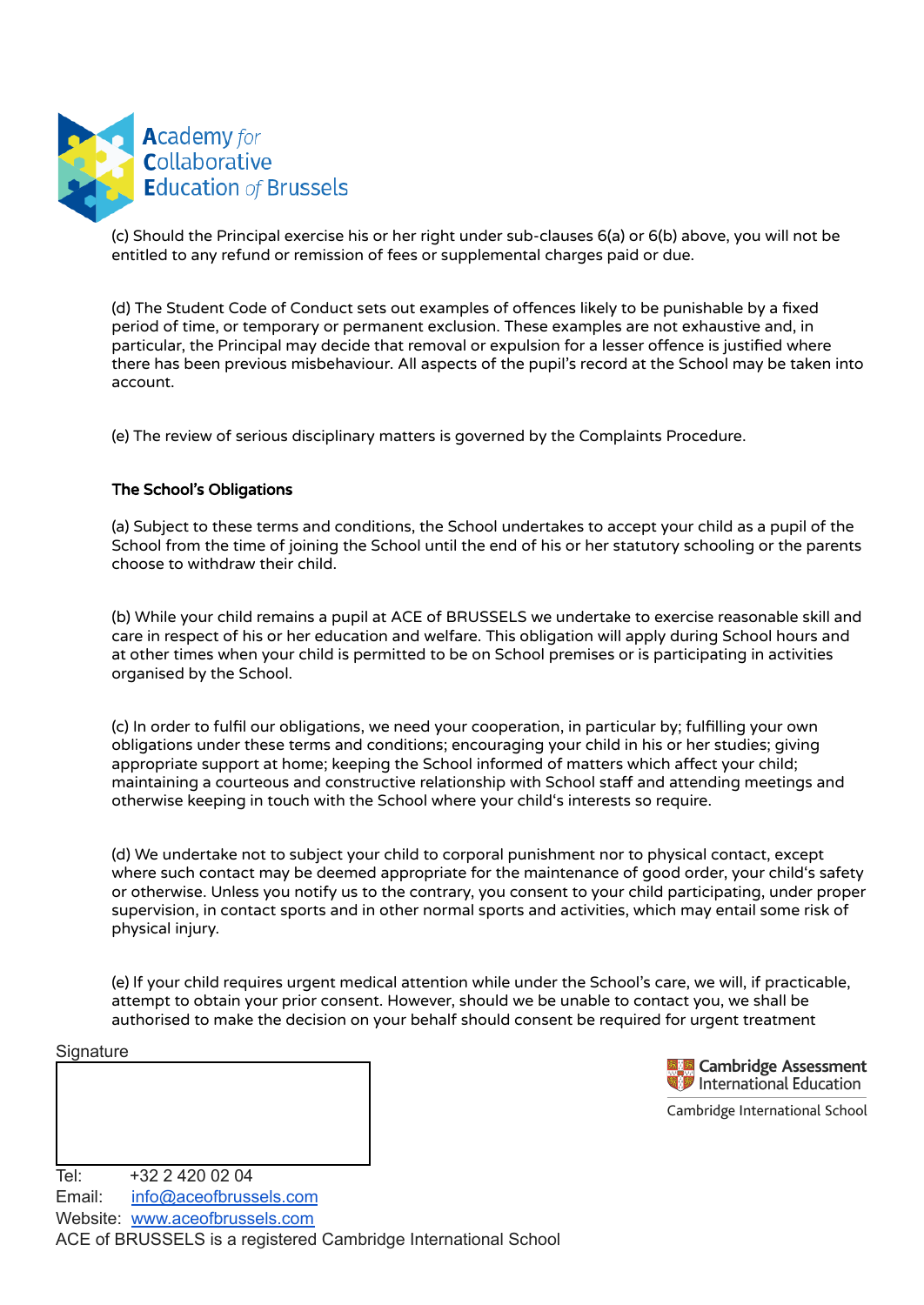

(including anaesthetic or operation) recommended by a doctor.

(f) Although our website describes the broad principles on which the School is presently run and is believed to be correct at the time of writing, it does not form part of the contract between you and the School except for the Admissions and Fees page. We reserve the right to make changes to any aspects of the School, including the curriculum and where practicable will consult with parents on such changes.

(g) We shall monitor your child's progress at the School and produce regular reports. We shall advise you if we have any concerns about your child's progress but we do not undertake to diagnose dyslexia or other specific conditions. You may be asked to withdraw your child without being charged fees if, in the opinion of the Principal, the School cannot provide adequately for your child's special educational needs.

### The Parents' Obligations

(a) It is a condition of your child joining the School that you complete and submit to the School a medical questionnaire about your child. You undertake to inform the School of any health or medical conditions, learning issues, disabilities or allergies that your child has or subsequently develops, whether long-term or short-term, including any infections.

(b) You undertake to inform the School of any situations where special arrangements may be needed in relation to your child.

(c) In Belgium, attendance at school is compulsory from the age of 6 years. The Principal must be informed in writing of any reason for your child's absence from School. If your child is absent from school for more than 2 days, a doctor's note is required. The School's prior consent must be obtained for planned absence from the School using the School's Request for Leave of Absence Form located on the school website or obtainable from the office.

Those children attending as day students must adhere to the schedule the parents have indicated at the beginning of each term regardless of absences due to illness, travel, holidays or temporary closure of the school e.g. snow days.

(d) We cannot accept any responsibility for the welfare of your child while off the School premises unless he/she is taking part in a School activity or is otherwise under the supervision of a member of

### **Signature**



Cambridge International School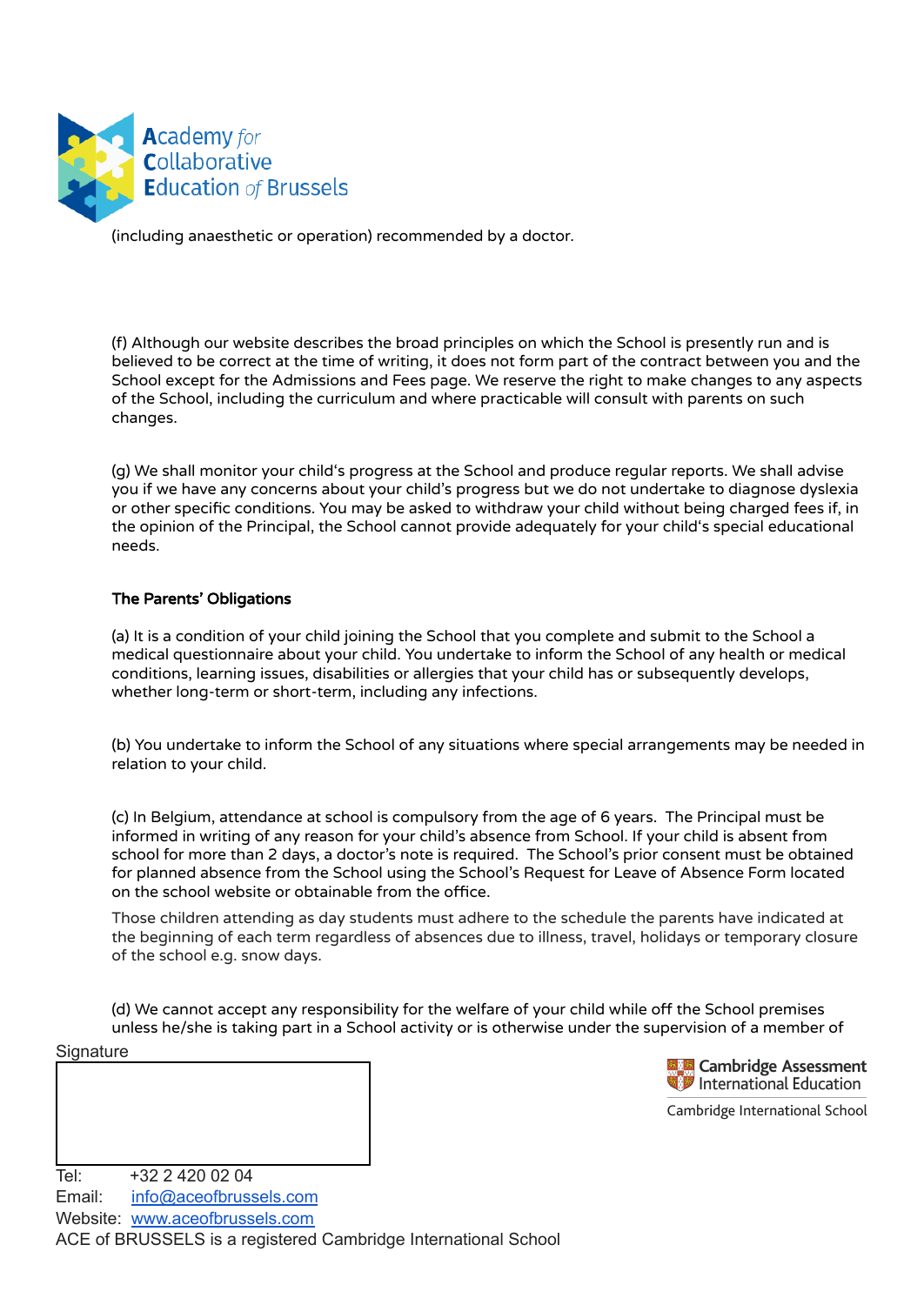

the School staff.

(e) If you have cause for concern as to a matter of safety, care, discipline or progress of your child, you must inform the School without delay. Complaints should be made in accordance with the School's Complaints Procedure.

(f) Parents must provide the required uniform as specified by the school. This includes appropriate shoes for indoors and school uniform items. The school operates a Bring Your Own Device (BYOD) system. Parents also need to provide an electronic device that is charged and downloaded with the required software.

### Insurance

You must make your own insurance arrangements if you require cover for your child's person or property while at School. Your child is included in an obligatory personal accident insurance scheme, the charge for which is included in the fees.

### Confidentiality and References

(a) You consent to our supplying information and a reference in respect of your child to any educational institution which your child may attend. Any reference supplied by us shall be confidential. We will take reasonable care to ensure that all information that is supplied relating to your child is accurate and any opinion given on his/her ability, aptitude for certain courses and character is fair. However, we cannot be liable for any loss you or your child is alleged to have suffered resulting from a reference or report given by us.

(b) You consent to us making use of information relating to your child whilst he or she is at the School and after he or she has left for the purposes of communicating and managing relationships with pupils and former pupils of the school.

## Intellectual Property Rights

We shall recognise any intellectual property rights vested in your child.

### Changes in Ownership etc.

For the purposes of reconstruction or amalgamation, we reserve the right to transfer the undertaking

### **Signature**



Cambridge International School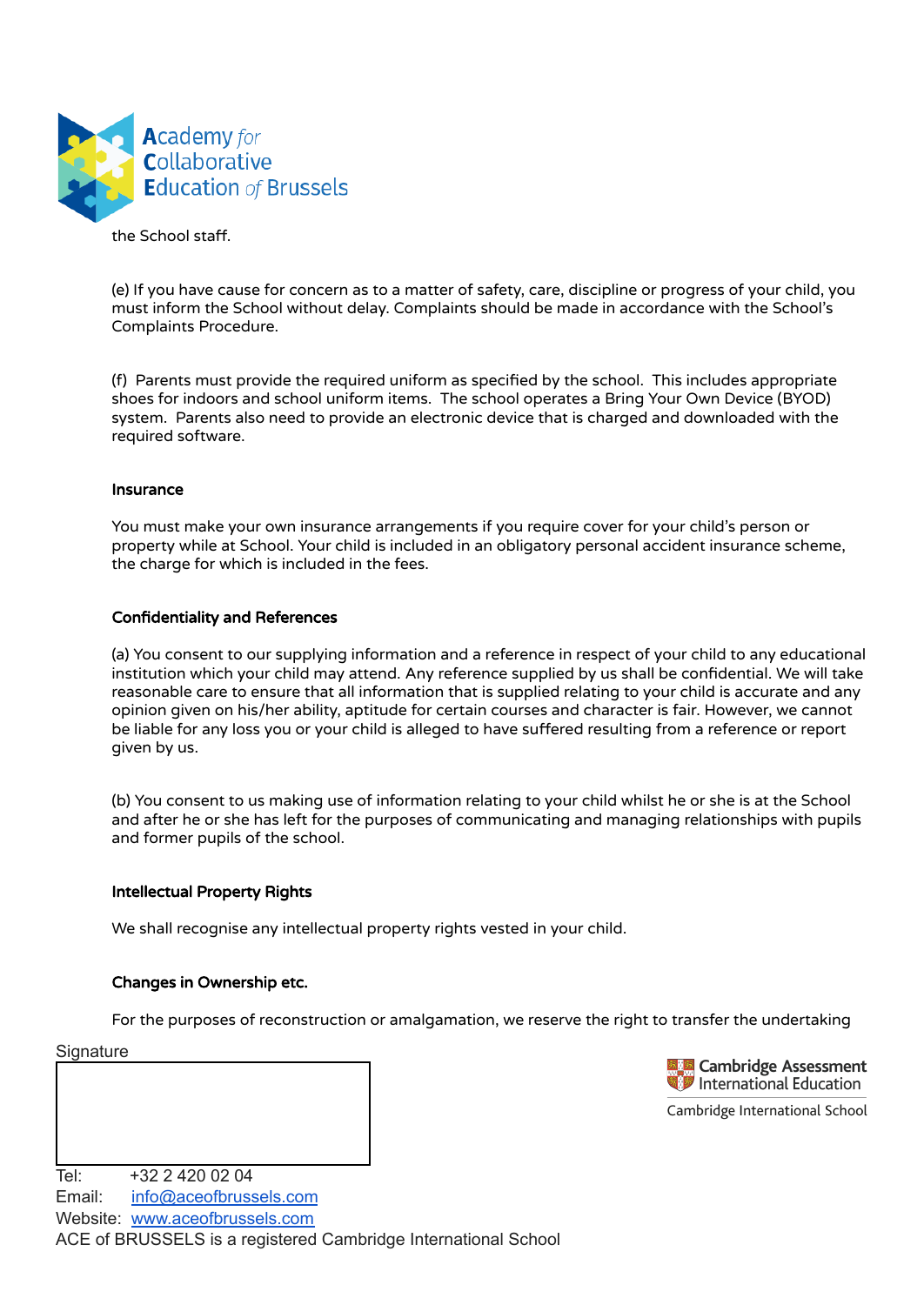

of the School to any other natural or legal person, and to assign the benefit of this contract in connection with any such transfer, and/or to amalgamate the School with any other educational institution.

## Communications

All notices required to be given under these terms and conditions must be given in writing. You undertake to notify the School of any change of address, email address or telephone number of any person who has signed the application form.

Communications (including notices) will be sent by the School to the email address shown in its records. Notices that you are required to give under these terms and conditions must be addressed to the Principal and sent to the School's address at info@aceofbrussels.com.

## Interpretation and Application of the General Terms and Conditions

(a) Headings in these terms and conditions are for ease of understanding only and do not form part of these Terms and Conditions.

(b) These general terms and conditions apply from the moment the student/the parents submit an application for the School until the student is no longer enrolled in the School and all outstanding issues, including outstanding fees, between the School and the student/his or her parents related to the student's enrolment are finally settled, and to each contract entered into between the School and the student/the parents.

(c) The invalidity or unenforceability of any provision(s) of these general terms and conditions shall in no way affect the validity or enforcement of any other provision(s) or any part thereof.

### Jurisdiction and Governing Law

The contract between you and the School is governed by Belgian Law. All disputes arising out of or in connection with these general terms and conditions and with the contracts to which they apply, shall be submitted to the exclusive jurisdiction of the courts of Brussels.

### **Signature**



Cambridge International School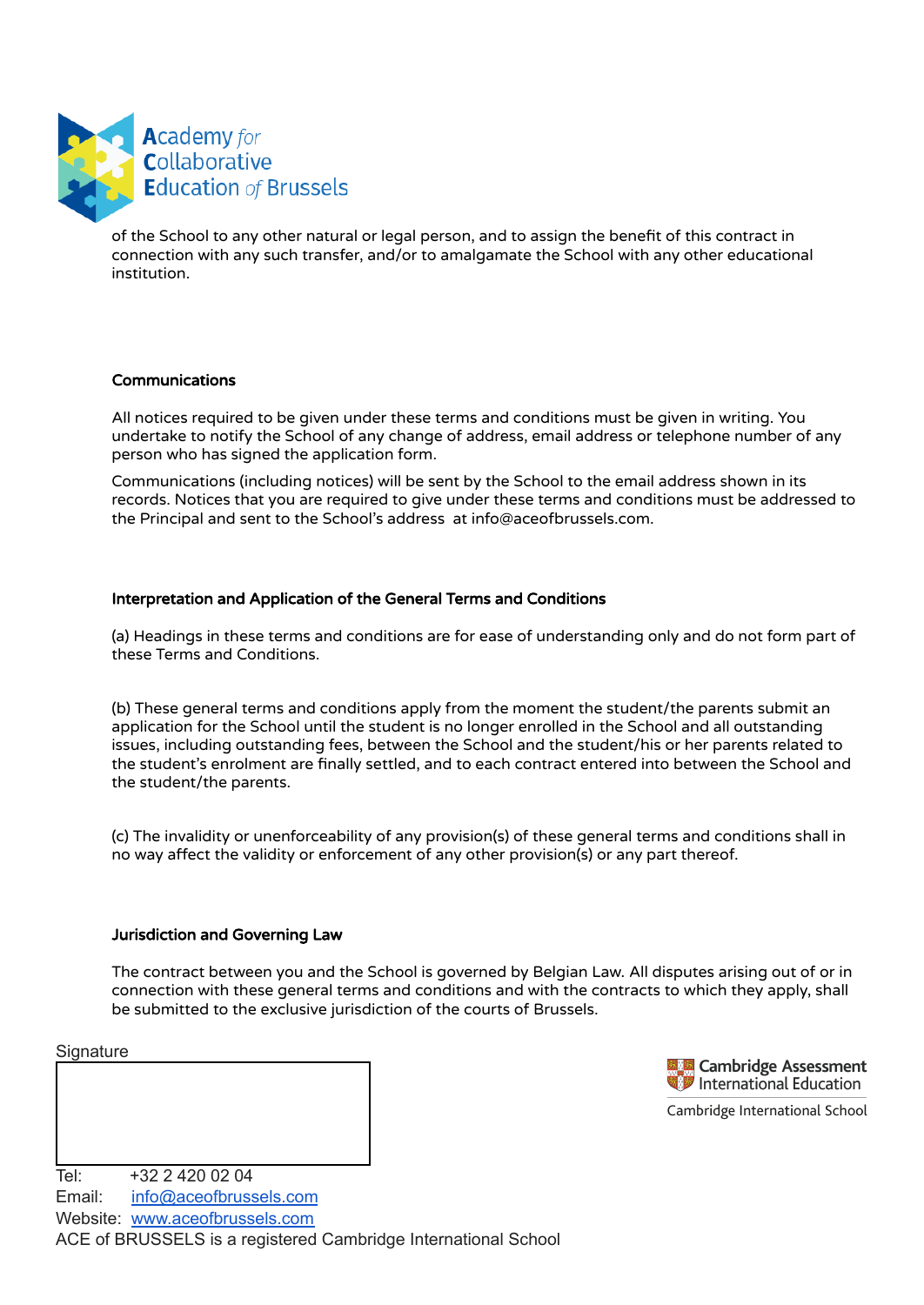

## 16. Force Majeure

In the event of interruption of the School services due to (a) unsafe weather conditions, (b) force majeure, or (c) any decision of any federal or regional government or authority to partially or entirely close the School, there will be no refund of the Tuition Fees/Other Fees.

### 17. Variations

You acknowledge that the School's rules and policies, as well as its fee structure, change from time to time. Sometimes this is due to external factors such as changes in the law, regulatory requirements or market conditions. You agree to such changes when the School introduces them.

Parents will be given a minimum of one term's notice of any changes to be invoked that will fundamentally affect the educational provision at the school.

| SIGNATURE OF PARENT |  |
|---------------------|--|
| NAME OF PARENT      |  |
| NAME OF CHILD       |  |
| DATE OF SIGNATURE   |  |

**Signature** 



Cambridge International School